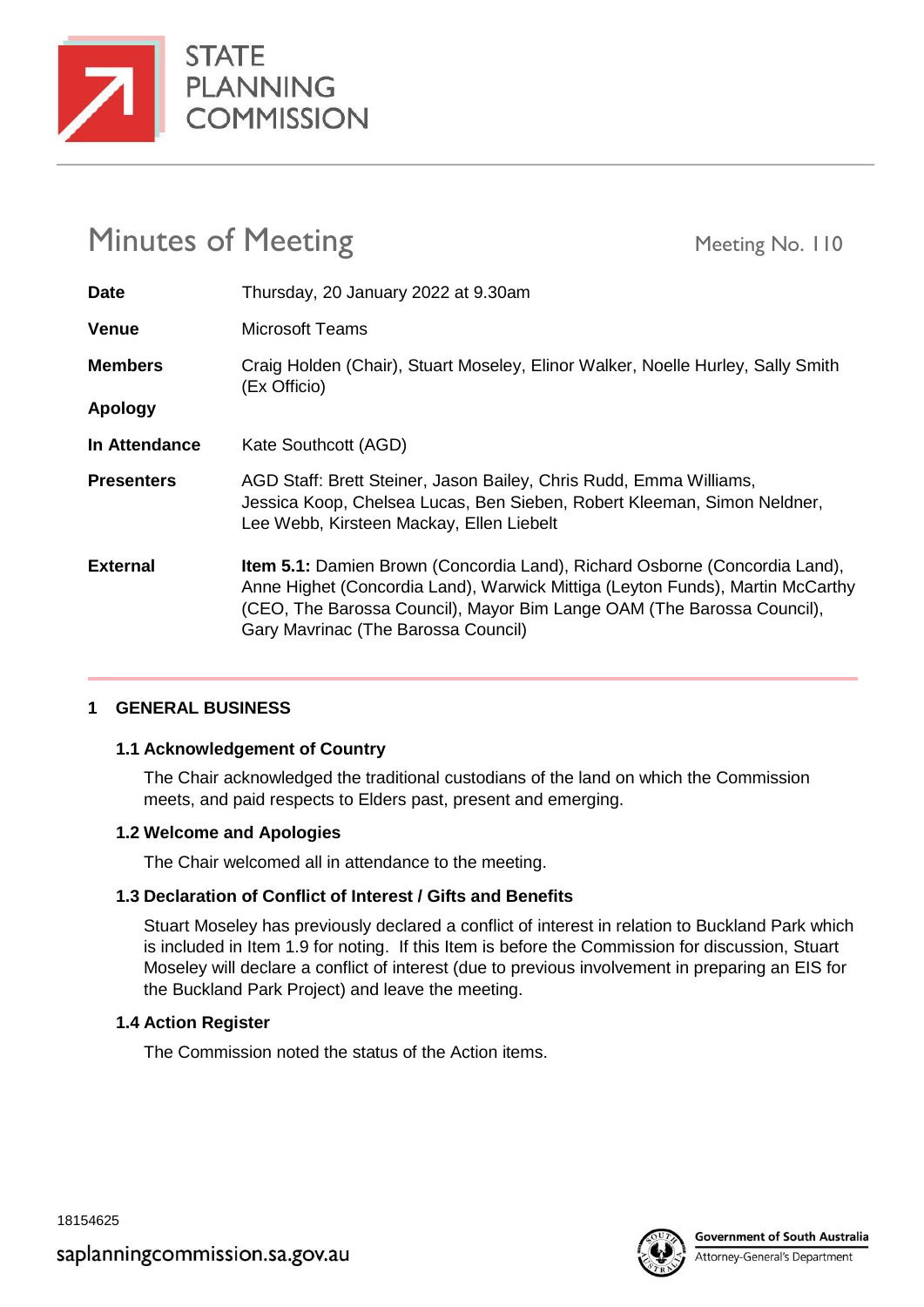#### **1.5 Chair's Report**

The Commission resolved to:

- 1) Approve the designation of this item as Not Confidential (Release Immediately).
- 2) Note the Chair's report.

#### **1.6 Members Updates**

The Commission noted the Members updates.

#### **1.7 SPC Confidential Minutes for Adoption – 16 December 2021**

The Commission formally adopted the SPC Confidential Minutes of the 16 December 2021 meeting.

#### **1.8 SCAP Minutes and Confidential Minutes – 22 December 2021**

The Commission noted the SCAP Minutes and Confidential Minutes of 22 December 2021.

#### **1.9 Code Amendments Initiation Advice**

The Commission noted the Code Amendments Initiation Advice.

#### **2 CORRESPONDENCE**

# **2.1 Urban Heat and Tree Cover Mapping Update and links to the Regional Plan for Greater Adelaide (Green Adelaide)**

The Commission noted the correspondence.

# **2.2 Review of the 30-Year Plan for Greater Adelaide – GAROC Issues Paper January 2022 (Greater Adelaide Regional Organisation of Councils)**

The Commission noted the correspondence.

## **2.3 Development Referrals Review: Final Report, 11 October 2021 (South Australian Productivity Commission)**

The Commission noted the correspondence.

#### **3 MATTERS FOR ADVICE TO MINISTER**

Nil

#### **4 MATTERS FOR DECISION**

#### **4.1 Confidential: Referrals of Matters to Public Authority**

This Item was considered in confidence, and is included in the SPC Confidential Minutes of 20 January 2022.



Attorney-General's Department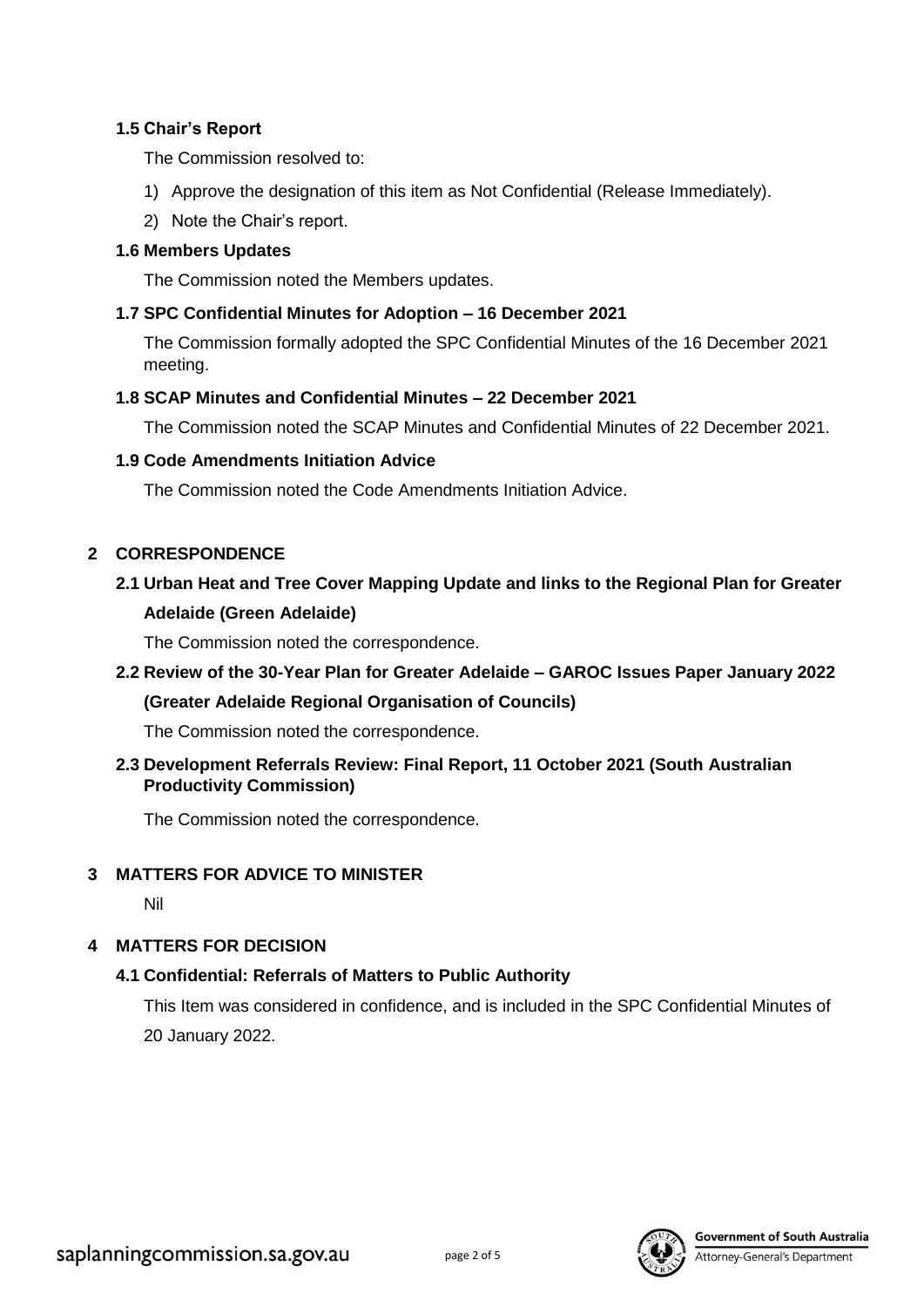#### **4.2 Civil Penalties and Enforceable Voluntary Undertakings (City of Burnside)**

The Commission resolved to:

- 1) Approve the designation of this item as Not Confidential (Release Immediately).
- 2) Pursuant to sections 225(17)(b) and 230(14)(b) of the Planning, Development and Infrastructure Act 2016 (the Act), authorise the City of Burnside (the Council) to utilise the enforcement tools available under sections 225 and 230 of that Act for the period 20 January 2022 to 30 September 2024 (as per Attachment 1).
- 3) Further to Resolution 2 and pursuant to sections 225(18)(a) and 230(15)(a) of the Act, grant the authorisation to the Council subject to the following conditions:
	- a) The Council must provide details (date of commencement of proceedings, alleged offender, details of the breach and the outcome once known) to the Commission regarding the commencement of proceedings under section 225 of the Act as soon as practicable after the proceedings are commenced.
	- b) The Council must provide to the Commission a copy of any enforceable voluntary undertaking that is given, varied or withdrawn under section 230 of the Act.
	- c) Where the Council is proposing to take enforcement action under the relevant sections and the Council was not the relevant authority that granted development authorisation, it must notify the relevant authority that did grant development authorisation indicating that it proposes to take enforcement action under the relevant sections.
	- d) Enforcement action under the relevant sections may only be commenced or undertaken by an authorised officer appointed by the Council under the Act.
	- e) The Council must, to the best of their ability, make use of the enforcement tools available under the relevant sections in a consistent manner that is proportionate to the alleged offence or breach of the Act.
	- f) In granting authorisation to the Council, the Council acknowledges and agrees that the Commission will not be liable for any costs associated with entering into (or subsequently enforcing) proceedings initiated or undertakings given under the relevant sections.
- 4) Request that Council report on the effectiveness of the enforcement tools prior to 31 August 2022 to assist the Commission with granting future authorisations.
- 5) Authorise and approve the Chair of the Commission to make any minor amendments as required and sign the draft letter to Council (Attachment 4).
- 6) Should any further councils request to be authorised to utilise the enforcement tools available under sections 225 and 230 of the Act, authorise the Chair to issue the authorisation (subject to the same requirements of resolutions 2, 3 and 4 above) on behalf of the Commission.

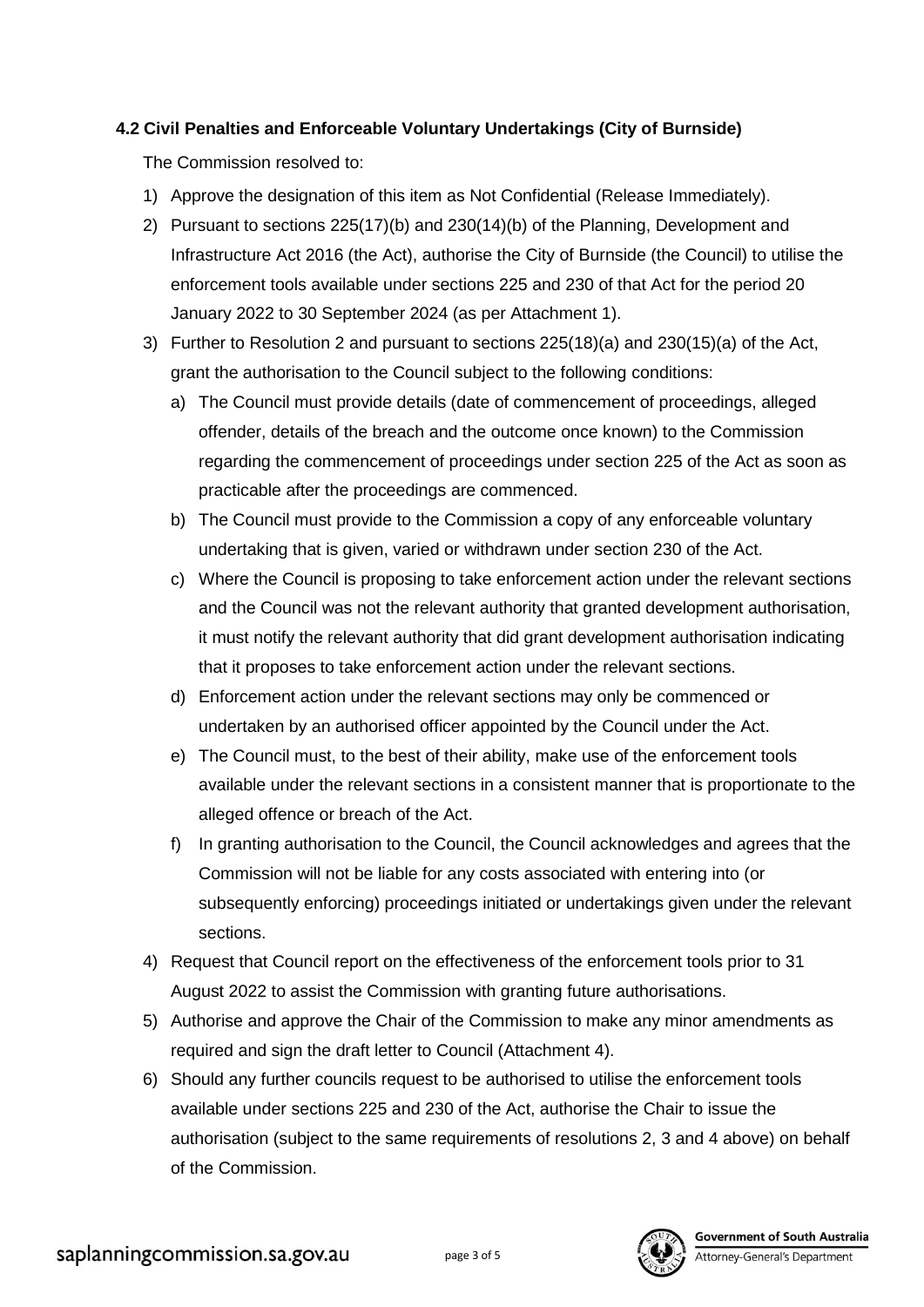## **5 MATTERS FOR NOTING**

#### **5.1 Concordia Code Amendment**

This Item was considered in confidence, and is included in the SPC Confidential Minutes of 20 January 2022.

#### **5.2 Land Supply, Planning and Infrastructure in Victoria**

Stuart Moseley verbally addressed the Commission.

# **5.3 Land Supply Program Investigations**

This Item was considered in confidence, and is included in the SPC Confidential Minutes of 20 January 2022.

# **5.4 Release of draft Practice Direction 17 & 18 for Public Consultation by the**

# **Commonwealth under the** *Environment Protection and Biodiversity Conservation Act 1999*

This Item was considered in confidence, and is included in the SPC Confidential Minutes of 20 January 2022.

# **5.5 American River Tourism Resort – Major Development**

This Item was considered in confidence, and is included in the SPC Confidential Minutes of 20 January 2022.

# **5.6 SPC Communications and Engagement Update**

Emma Williams addressed the Commission.

The Commission resolved to:

- 1) Approve the designation of this item as Not Confidential (Release Immediately).
- 2) Note the Communication and Engagement report as read*.*

# **6 ANY OTHER BUSINESS**

# **6.1 Draft Workshop and Meeting Running Sheet – 17 February 2022**

This Item was considered in confidence, and is included in the SPC Confidential Minutes of 20 January 2022.